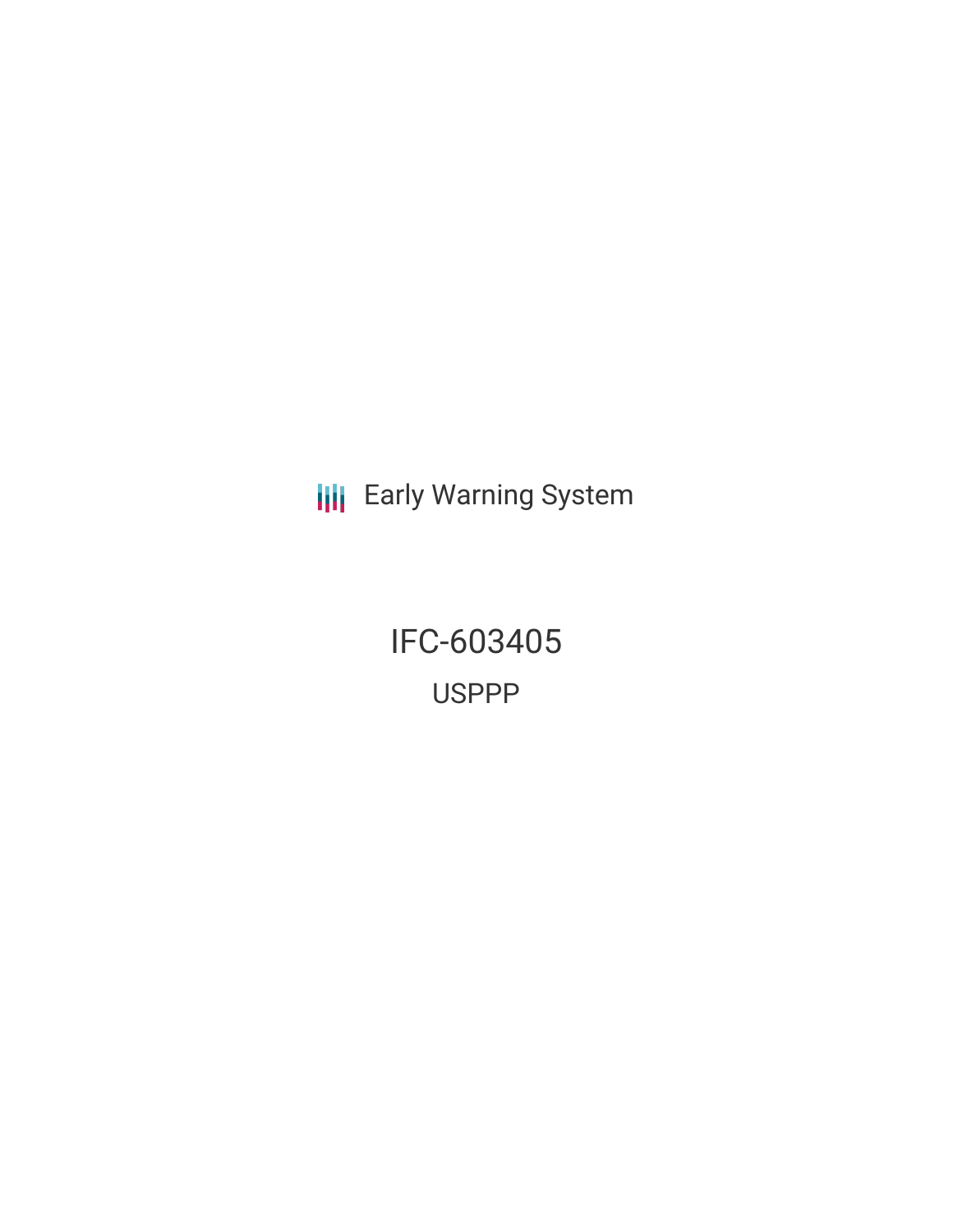

# **Quick Facts**

| <b>Financial Institutions</b> | International Finance Corporation (IFC) |
|-------------------------------|-----------------------------------------|
| <b>Status</b>                 | Approved                                |
| <b>Bank Risk Rating</b>       |                                         |
| <b>Sectors</b>                | Infrastructure                          |
| <b>Investment Type(s)</b>     | <b>Advisory Services</b>                |
| <b>Project Cost (USD)</b>     | $$1.40$ million                         |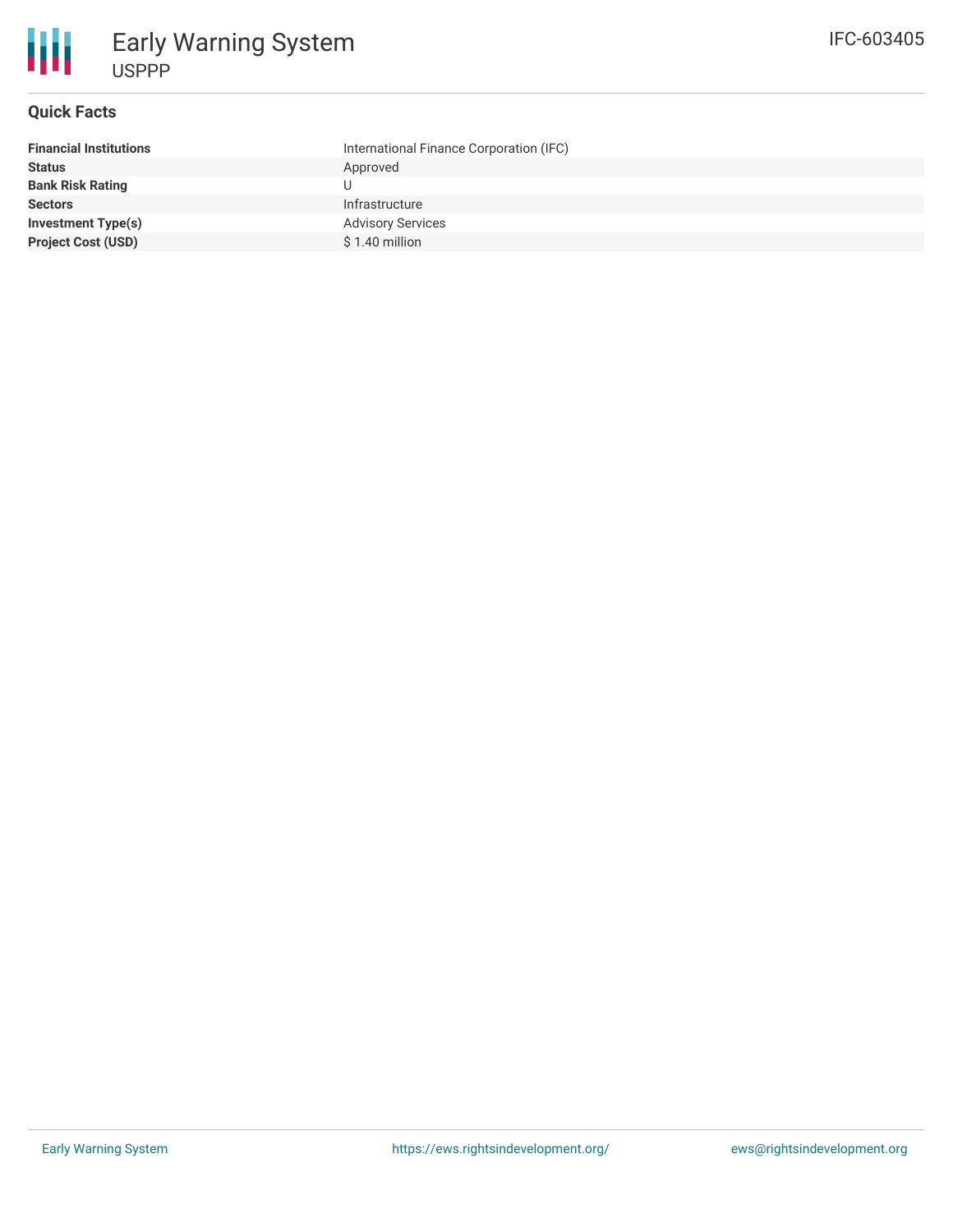

# **Project Description**

According to IFC website, the IFC, in partnership with the Government of Spain through the Spain - IFC Technical Assistance Trust Fund (TATF), has created this initiative to serve as a support mechanism for the development of transport related projects in developing countries through Unsolicited Proposals, that is, those conceptualized by the private sector instead of the traditional public ones.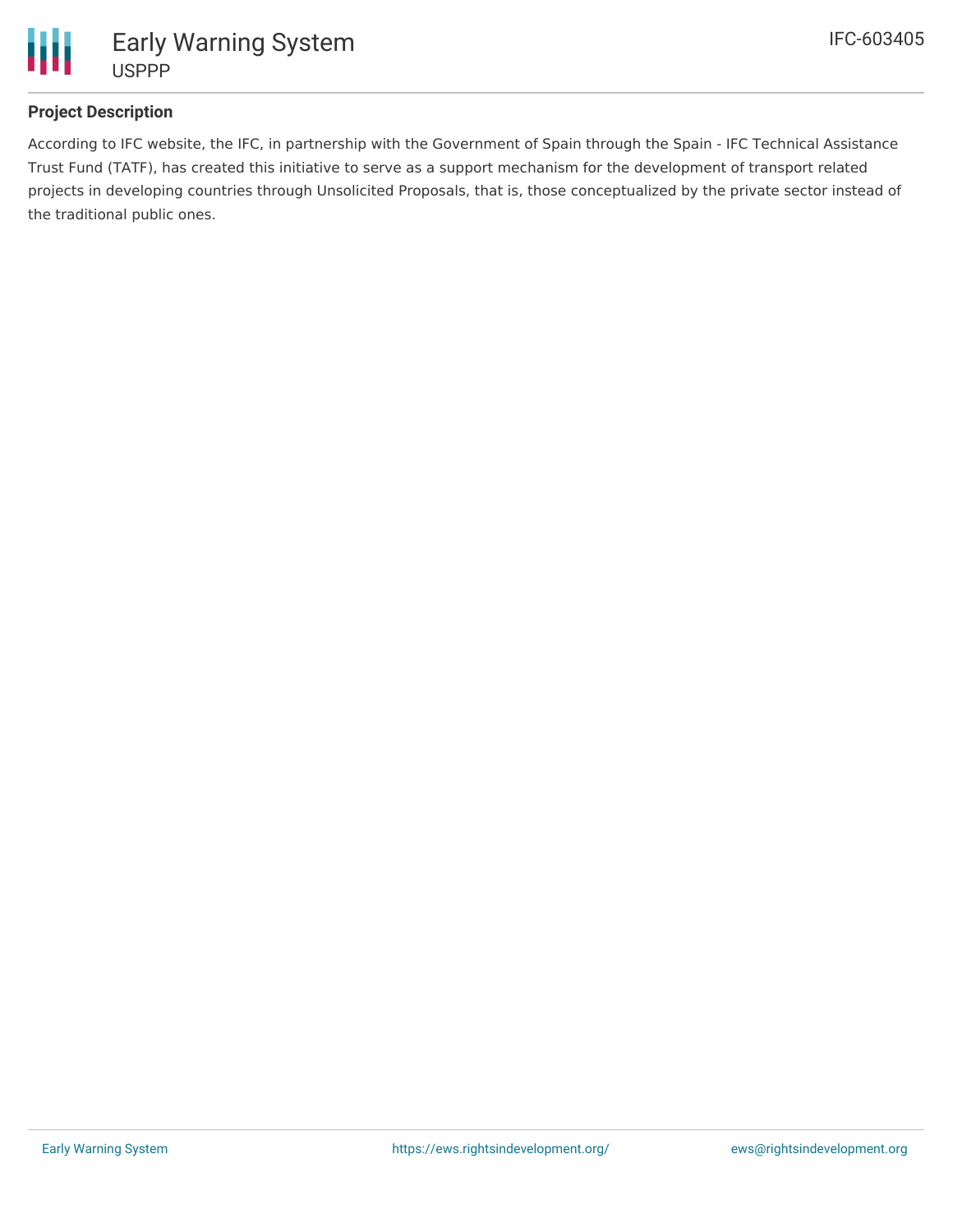### **People Affected By This Project**

The USPPP Project will develop a strong pipeline of well-designed Unsolicited Proposals with a significant potential to address development challenges in targeted countries to facilitate their acceptance by the incumbent government authority. IFC will partner with private sector proponents (local and international) and support them in early stages of the Proposals, especially in their selection and design, to ensure early assessment of their viability, fulfillment of governments' requirements, conduction of adequate pre-feasibility studies, and adherence to international standards in project preparation.

The Project expects to achieve the following results by completion:

i. New Unsolicited Proposals for Transport projects are screened and selected using IFC in-house expert opinion and subjected to pre-feasibility analysis;

ii. Global and local/regional sponsors establish strategic partnerships to act as Private sector proponents and to develop the selected Proposals with IFC support.

iii. Private sector proponents develop Proposals that meet the requirements of competent Government authorities, including pre-feasibility studies (technical, economic, environmental, social and/or legal). Feasibility studies of the supported Proposals are accepted by the Authorities for consideration and analysis.

iv. Approval for procurement of the transport Proposals by incumbent Government authorities.

After project completion, IFC expects as a positive impact the approval of proposals by the incumbent government authority, for procurement.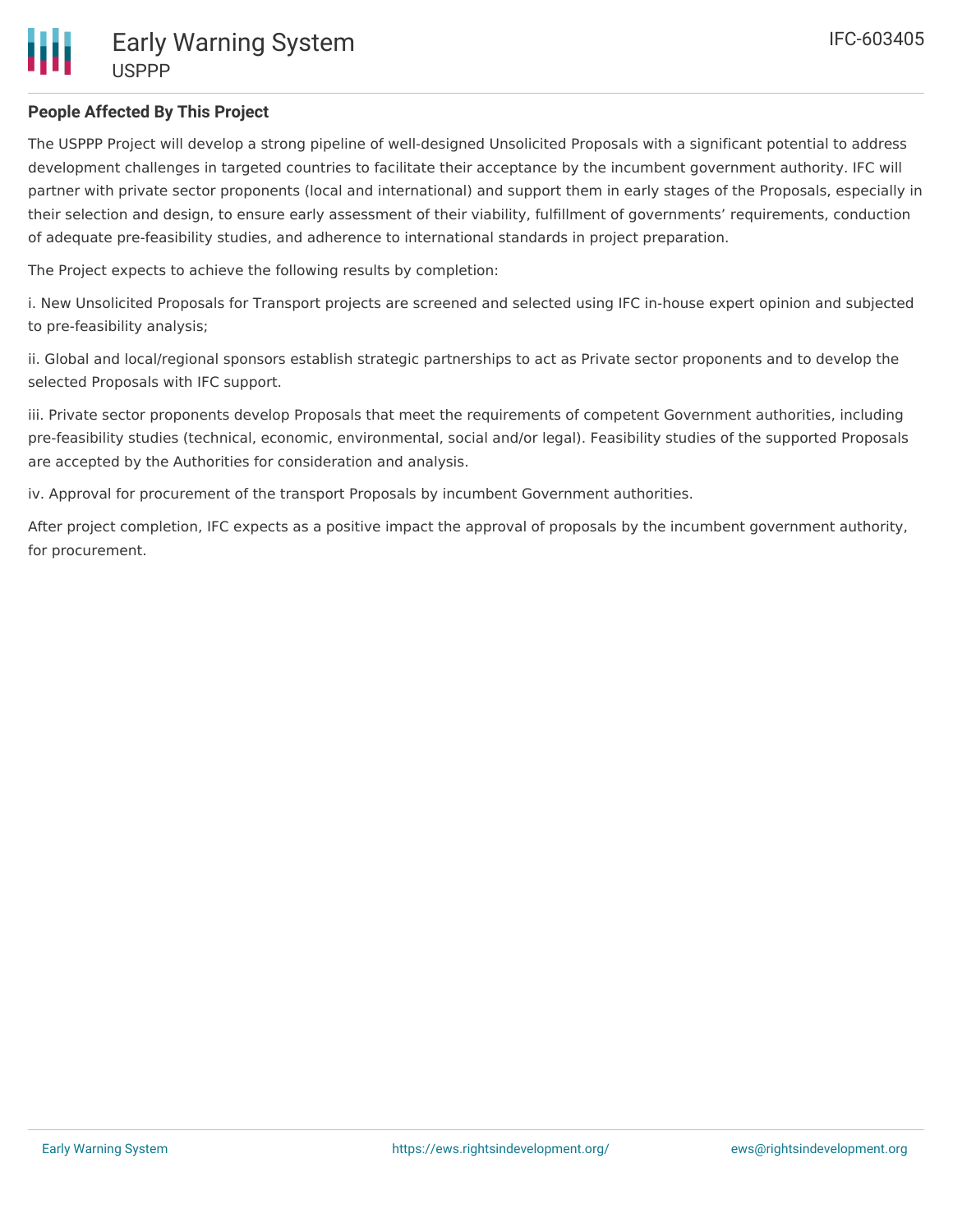#### **Investment Description**

• International Finance Corporation (IFC)